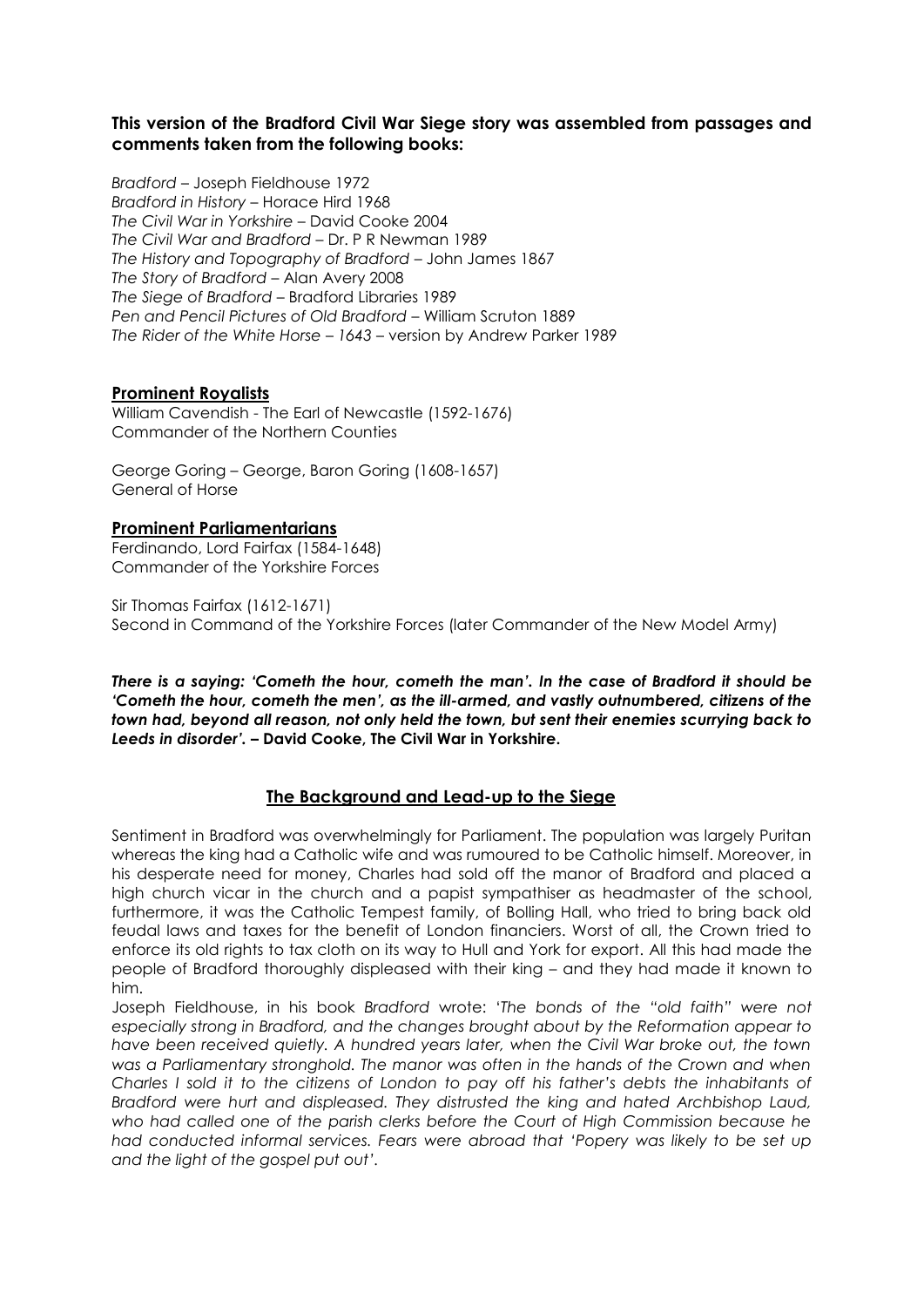Young Joseph Lister witnessed the weeping, fasting and praying that went on in many a household, *'not any of us, old or young, eating so much as a morsel of bread for twenty-four hours together. . . mothers and children expecting daily when they should be dashed to pieces, one against the other'.* 

There was a real and frightening reason for harbouring such feelings of dread: there had been rumours of a group of blood-thirsty Irish rebels crossing the sea and reaching Rochdale, soon to arrive at the northern wool towns. (The background to this was an Irish uprising where hundreds of Protestants had been murdered in cold blood.) A certain John Sugden had sowed the seeds of panic by announcing the rebels would be in Bradford before long. Joseph Lister, a Bradford man, noted that riders were sent to Halifax to get the latest reports. To the relief of all, they came back disproving the rumours; the group of Irish "rebels" were actually harmless Protestant refugees who had left Ireland to escape persecution.

But if troubles had been averted from one quarter, they came from another. By voicing opposition to the king, and refusing to obey the commands of the Archbishop, the people of Bradford had deeply offended their monarch, and all he stood for – after all, he believed in the "Divine Right of Kings": that he was put on this earth by God Himself, and that whatever the king commanded must be right; he was infallible, and so too his decisions. Allowing the town to get away without punishment was therefore unthinkable, and the result would be a very ugly body of the King's Foot and Horse billeted in the town, awaiting orders to destroy it by '*fire and sword'*. In the event, the king ordered the men to join him at Nottingham where he would raise his Standard – but not before they had severely harassed the townspeople, attacking them in the streets as they went about their lawful business, and smashing up taverns and lodging houses. When one man asked them why they were doing this they chillingly replied: *'to pass the time while we await the order to murder you".*

This, then, was the background against which the inhabitants of Bradford lived. It was one rife with constant rumours, a feeling that there was an enemy lurking around every corner, an atmosphere of impending doom, and it was not helped with the entering of the town of Sir Thomas Fairfax – commander of the Parliamentarian forces – who, there to defend the town and make it ready to resist the inevitable return of the Royalists, did his bit, then seeing no point in his men remaining in the town, left to see action elsewhere, taking most of the town's youth with him.

### **The First Attack and the Miracle of Bradford October 23rd 1642**

Bradford had only three months to wait before a Royalist army – under the command of William Cavendish, Earl of Newcastle – arrived nearby. By this time the town was barricaded, and the church had been turned into a strong point from which to repel the enemy when they came. But though fortified, there were few men to fight and few to man the barricades, and those that could offer any kind of defence had only clubs and a few rusty swords and muskets as weapons.

Joseph Lister relates: *'ere long news was brought that they* [the Royalist army] *were breaking up their quarters, and making every preparation in order to attack us; accordingly every man that was able to make any defence, provide himself with such weapons as they could*  best procure, and everything requisite for their defence; accordingly the enemy came forward, and pitched their tents on that part of the common called Hundercliff [Undercliffe], *in three separate bodies, where they entrenched themselves and lay there for that day*, which *was a mile distant from town; the next morning they struck their tents and advanced towards us, and came to the brow of the hill, where they exhibited to our view their ensigns of war, which were truly very awful and tremendous to behold; here they halted and made every preparation to attack us; they were about seven or eight hundred men, we about three hundred; they had several pieces of cannon, we had none; they began to play their ordnance upon us with great fury; we drew up close to the town in order to receive them; they had the advantage of the ground, which exposed us more to their cannon, from which we sustained some loss; but our men defended their passes so well by which they were to*  descend, that they got no ground of us; moreover, whilst each party were exerting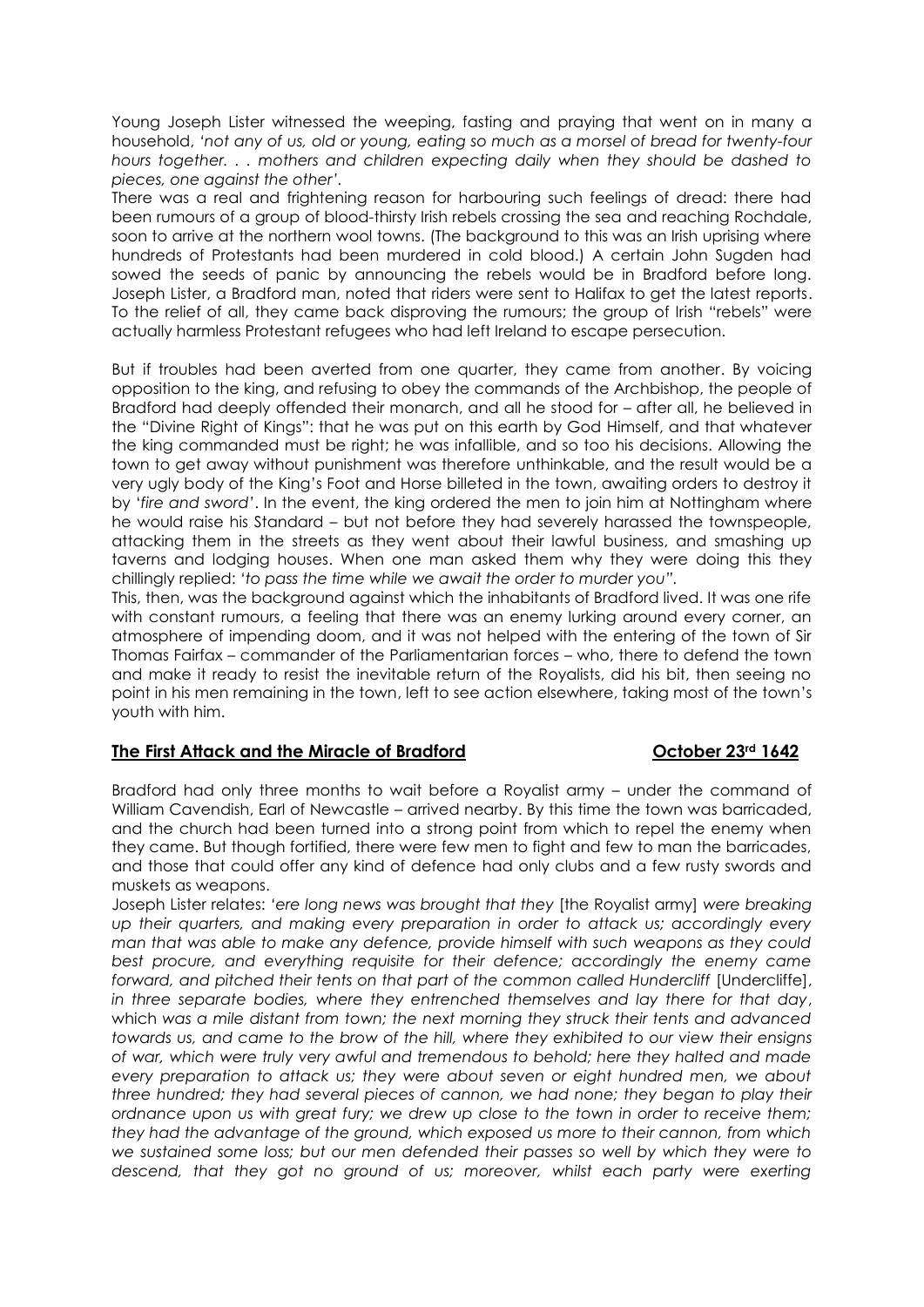*themselves to the utmost of their power, providence in a most miraculous and surprising manner interfered in our favour, by sending the heaviest shower of snow, attended with a mighty strong and blustering wind, which beat directly in their faces with such impetuosity, that they were not able to withstand or support it; besides at the same time, one of their great guns burst asunder, which so intimidated and struck them with amazement, that they, with the greatest precipitation and confusion, fled . . .'*

The Bradford "rabble" as they were then called, had, seemingly with a little help from the Almighty, won the day, and back at his camp Lord Cavendish would be enraged to find his troops returning defeated after what should have a been a mere 'cleaning-up' operation. To take up Lister's narrative once more: *'The Earl of Newcastle, who commanded the king's*  forces, had got a very strong reinforcement, and had plundered Leeds already, and *intended to pay us another unwelcome visit, that they might satiate their revenge upon us with great avidity; we therefore resolved to conquer or die, there was no alternative; our captain mustered all his men, which were about eighty that had muskets or long guns; the greatest part of these he placed in the church upon the steeple; the rest were armed with clubs, scythes, spits, flails, halberds, sickles laid on long poles, and such like rustic weapons . . .* 

### **Bradford's Deliverance – the Battle of the Steeple December 18th 1642**

The Earl of Newcastle, having captured Pontefract, now turned his sights on making himself master of the western regions of Yorkshire, by blocking all routes between Bradford and nearby towns – thus stopping any chance of Fairfax's men relieving the town. A chronicler of the time, who went by the name of 'The Rider of the White Horse', wrote: *'We could expect from this, that the first towns to suffer would be those who had been most forthcoming in their support of Parliament; hence, Leeds, Bradford and Halifax became the principle targets. In*  Leeds however, Royalist sympathies were predominant and the town was easily brought into *line. Bradford was the next place in their way, the town least able to resist them.'* 

Now one day's march from Bradford, Newcastle's army – made up of many men who had been incensed by their retreat from the town not long before – were bent on revenge, and knowing that there could be no help from Lord Fairfax, anticipated the expected fall of the town with glee. In Bradford, there was a sense among the defenceless townsfolk that all were deserting them, leaving them to their fate.

The 'Rider' wrote: *'Formerly our enemies had tried to placate us, but now came nothing but threats against those who had been the most active in their support of Parliament. The fear created by their threats was so great that many of the more high-ranking people fled out of the town – out went our Royalists to bring in the king's Catholic army . . . Our deserters were returned with a letter from Sir William Saville, in which he stated his intention to burn and plunder Bradford. . .To this we returned no answer* [and] *our stand was seen as a courageous attempt, desperate in the eyes of many who saw neither experience in our forces, nor sufficient capability to organise them – the mind, body and constitution for war was deficient, we had no man in the parish to command us, nor would any stranger be persuaded to undertake the task. All our trained soldiers and their troops were with Lord Fairfax, together with most of those who were capable of service as volunteers.'* 

Early on the following morning, Newcastle's army was sited on the hillside above Barker End. They were somewhere in the region of a thousand strong, made up of horse troops, dragoons, foot soldiers, pioneers [infantry soldiers] and artillery, under the commands of Sir Francis Howard and Colonel Evers, and accompanied by General Goring and, according to some, the Earl of Newport. The Earl of Newcastle was not with them, having operations elsewhere, but it was noted by the 'Rider' – perhaps remembering the outcome of the previous encounter – that *'Sir Marmaduke Langdale, Sir Thomas Glenman and Sir John Gotherick's troops, Sir Ingram Hopton, Captain Neville, Captain Batt and Captain Binn's companies had not been enough to overwhelm our lowly town . . .*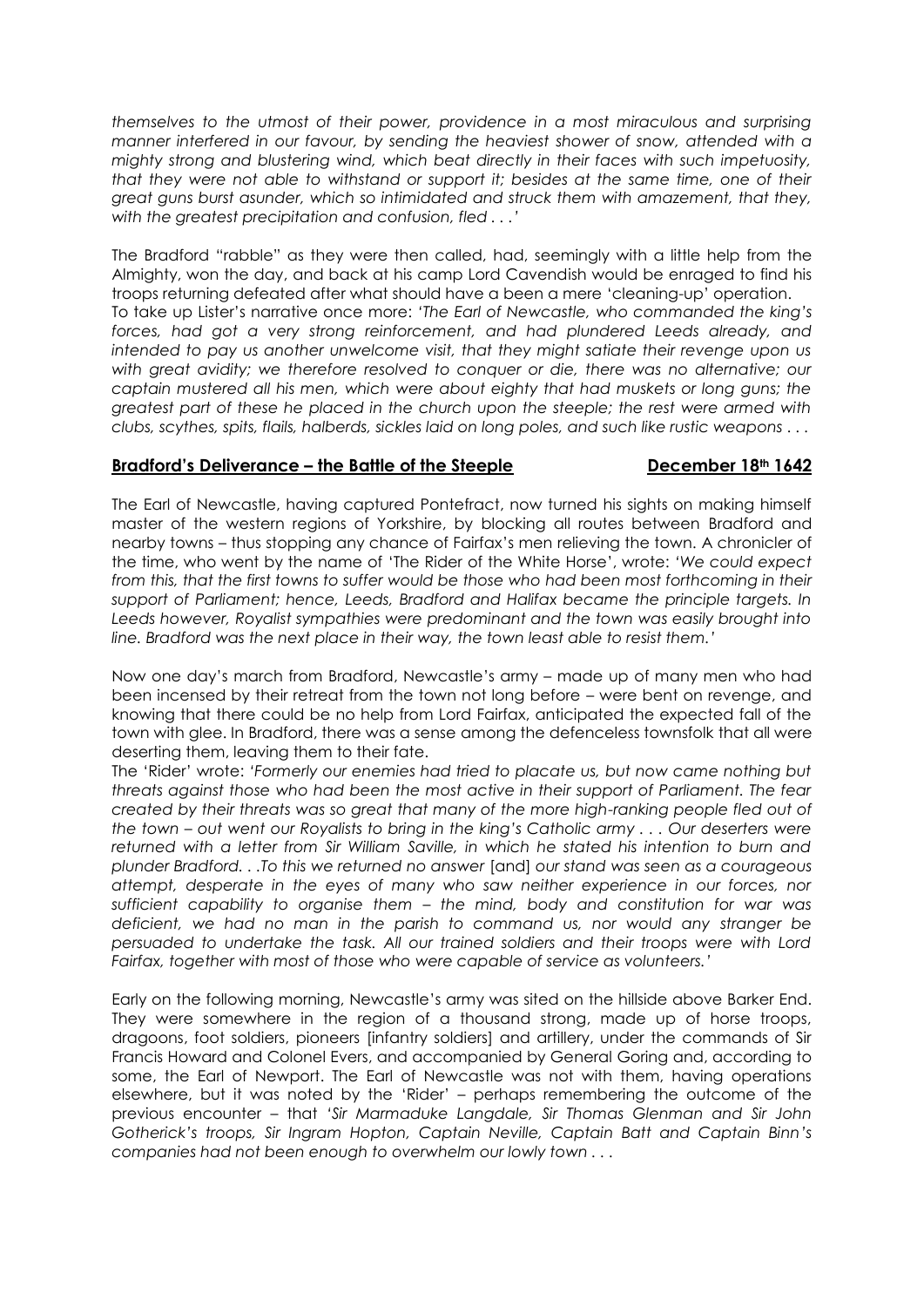*'I shall now describe how our men were arranged'* he continues, *'It is a difficult task to organise men who have no commanders, colours, or distinct companies. The night previously we had borrowed a commander from Halifax* [Captain John Hodgeson of Coley] *who had almost 40 muskets and cavalry in the town, about 30 fowling, birding* guns *and smaller pieces together with almost twice as many club-men*. *Our captain positioned these in several parts of the town, 10-12 of our best marksmen in the church tower and some inside the church. The latter did not wait for the warning sound from the enemy when they first came in close proximity, but defiantly opened fire on them at the first sighting.'*

The first fighting began when Sir John Goodrick sent in his troops to capture houses close to the church, while at the same time sending other troops to the west of the town to partly divert the Parliamentarian's fire, and to prevent the rest of the town coming to their aid. On their way this second body of troops murdered two unarmed men and robbed a woman, before setting up a battery at Sun Bridge. But they were not there long. Local musketeers fired at them, and then they were attacked by more club-men arriving from Bingley. The Royalists fled back to the army as quick as they could. Meanwhile the Royalist cannon were bombarding the church tower and Kirkgate.

The 'Rider' takes up the story: *'This accomplished, Major Carew led out some foot soldiers, with whom he captured two houses within thirty yards of the church. He did this without any interference from us other than from the steeple. We did not have sufficient strength to advance upon this group, and from the houses they fired on the church with considerable ferocity, as did the church upon them. Our steeple was a notable advantage to us, from where our musketeers could contain the enemy, as when any buff or scarlet coat appeared they put two or three of their weapons in one opening and fired upon instantly, with considerable success, thereby deterring the rest of the forces from relieving their men in the houses. This continued until noon, at which time some fire-men and many clubs came to our assistance from Halifax. They were promptly pressed into service.'*

As the afternoon wore on, it became obvious that something of a stalemate was setting in and though the town was being adequately defended, the Bradfordians were not repelling the enemy. The defenders' solution to this problem was a bold and noble one: Bradford's "rabble" army of 300 untrained men now decided to take on the entire Royalist army in an all-or-nothing do-or-die stand, by abandoning their own defensive positions and striking out at the very heart of the Royalist army. Waiting for an opportunity between the firing and loading of the enemy, the irregulars suddenly advanced out of the church shouting 'Conquer or die!' and storming the occupied houses they passed as they climbed up the steep hill on the way to confront the army. Reinforced by troops already in the lanes, they burst open the doors, killed those who resisted and captured those who surrendered, and within seconds the remainder were on the run, fleeing into the adjoining fields with the Bradford men following. The 'Rider' described the scene as being even more deadly than before, and these fields became the killing fields – with forever after the track leading through them being christened Dead Lane.

*'Our men were too enthusiastic to keep rank and file, despite the fact they knew how to. However, their disorder was an advantage, where in mixing themselves with the enemy, they could fight before the mouths of the enemy's cannon and in front of the eyes of one other group of forces which were both located in the over-looking field. The enemy did not dare to fire for fear of hitting their own men (otherwise, having ten fire-men to our one, they could have cut us down instantly, especially since our men could now only use their muskets as clubs) . . . our men now fought without mercy and with renewed vigour.'*

Meanwhile, throughout the heat of battle, the Royalist artillery had continued to bombard the town, firing eight-pound balls at anything that stood. *"And yet,'* wrote our 'Rider' *'thanks to the mercy of the Lord, the one that was trained on the tower never hit its target . . . nor did the one trained on Kirkgate hurt anybody, although many of its shells hit the houses and the street itself. Thus with the wrath of the Lord and of us falling on them, away the enemy went,*  sending their foot soldiers and artillery first (using their feet better than they had used their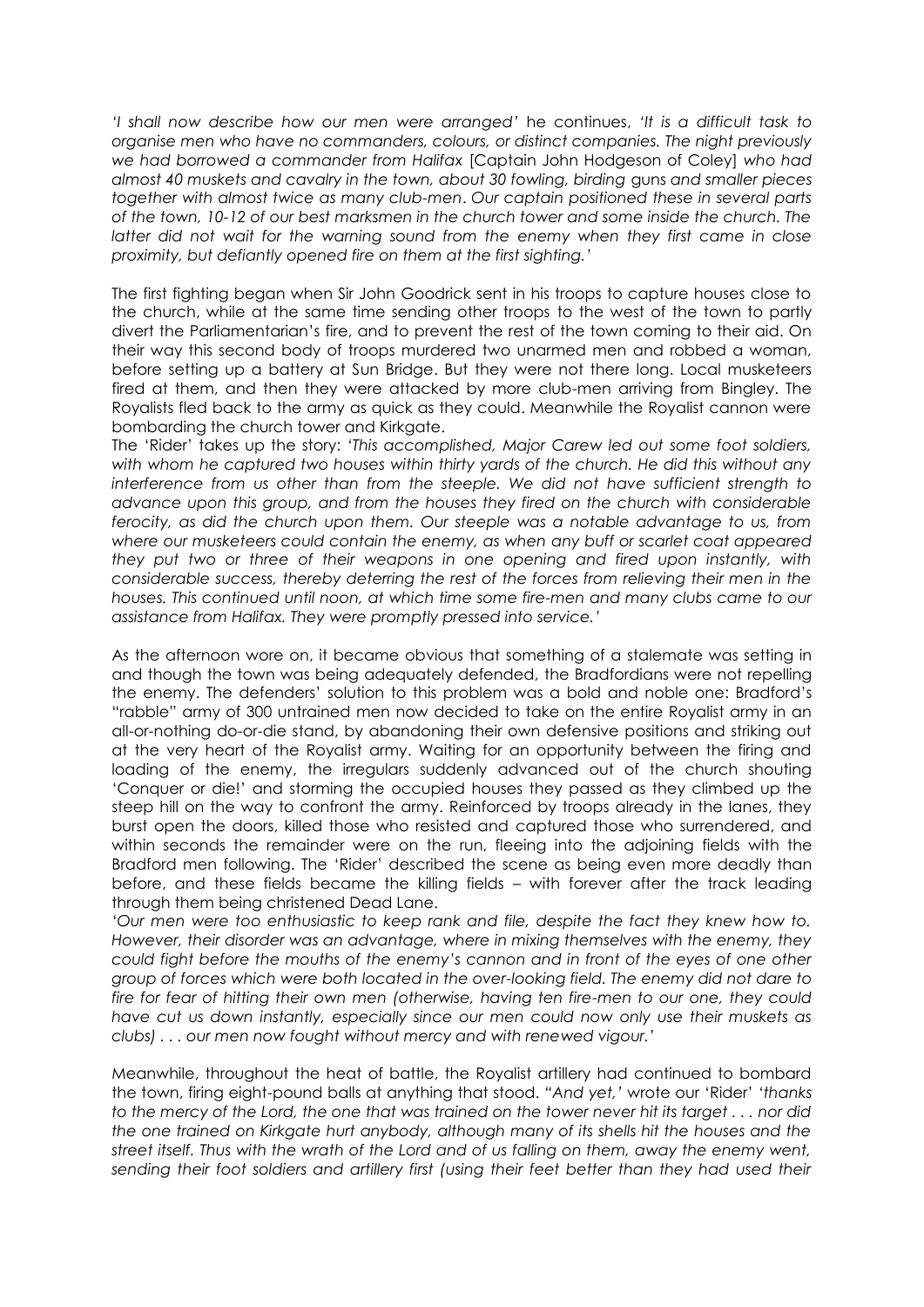*hands), and after them went about fifty of our own clubs and musketeers. The courage of our men greatly astonished the enemy, who believed that no fifty men in the world would dare take on a thousand unless they were either drunk or mad. Our men did indeed fire as if they were mad, and the enemy fell as if they were drunk. Some of our men fired 10 to 12*  times during the chase, and having the entire force of the enemy to aim at, the severe toll *they inflicted on the enemy during the mile's march can be easily imagined. At the moor our troops retreated, fearing the threat of being surrounded by the enemy's cavalry. Some of them, who were exhausted from eight hours continuous fighting, could barely return to the town.*

*'One thing I cannot omit is the tale of one hearty roundhead who, separated from his comrades and surrounded by the Royalist cavalry, fired his musket at one, cut down another's horse with the butt end of it, broke a third's sword, pushing it back towards his throat and saw all of them off. This is a story, the truth of which I stake my life on.'* 

And so the second encounter come to a bloody and violent close: the Royalist dead included Sir John Harper, Captain Wray, Captain Binns and many ordinary soldiers whom shall never be known. The injured included Sir John Gotherick and a hundred or more ordinary soldiers; captured were Major Carew, 26 ordinary soldiers, about 100 horses, 180 weight of powder, and about 40 muskets. The Bradford irregulars were thought to have suffered no more than two deaths and only twelve casualties. Not one man was captured, nor was it reported even a single bullet lost to the enemy.

It had been Bradford's finest hour.

But the Royalists would state: *'Bradford soldiers were barbaric, ignoring the rules of warfare, offering no quarter to those who deserved it.'* Joseph Fieldhouse, in his book, *Bradford,* explains: *'In the heat of battle an unfortunate incident occurred. A brave young officer, thought to be the Earl of Newport's son, led a company of footmen in a rash attempt to force a way into the church. He fell into an ambush and, being cut off from his men, begged quarter. On hearing this, one Ralph Atkinson replied, 'I'll give you quarter alright – this is Bradford quarter', and slew him in cold blood. Later it was learnt that Atkinson had rifled the officer's pockets, taking rings, gold and other valuables – a rash action he would later deeply regret.'* Rules of war were clear: quarter (mercy) *must* be afforded all men when asked for – particularly those of high rank. This event would return to haunt Bradford when, upon hearing news of the incident, Newcastle is reputed to have railed: *'From now on, it* [Bradford] *shall have only one quarter from me – Bradford quarter.'* 

## **Matters Arising Elsewhere January – June 1643**

#### Newcastle would not be able to turn his sights on Bradford immediately; in fact he was to suffer yet further humiliation at the hands of the Parliamentarians. In January 1643, Sir Thomas Fairfax would march his army into Bradford in celebration of the town's deliverance and defeat of the Royalist attack. But he didn't stay long: Leeds was for the taking, and so after fortifying the town, he set out on the 23rd to confront Sir William Saville's forces which were at that time in occupation of Bradford's near neighbour. Fairfax won, and what was left of the Leeds garrison fled to Wakefield, joined then by that town's garrison, all fleeing on to the safety of Newcastle's headquarters at nearby Pontefract. Shocked, the earl withdrew his entire army back to York, and so, with the roads now open once more, Fairfax junior was able to open communications with his father. The Earl of Newcastle had no option but to grin and bear the situation, for he was at this time obliged to take his army to the coast to meet with the queen, Henrietta-Maria, who had at that moment arrived at Bridlington from Holland. It was now Newcastle's priority to escort her to safe Royalist territory in Lincolnshire. However, on his way to meet the queen, Newcastle still managed to chalk up several small victories; one being the taking of Malton, but he would have to be patient with the idea of confronting his main adversary. Whatever the Royalist Commander of the Northern Counties may have thought, his luck – hitherto ill – was about to change for the better when several defections by prominent Parliamentarians would suddenly place the earl in a very strong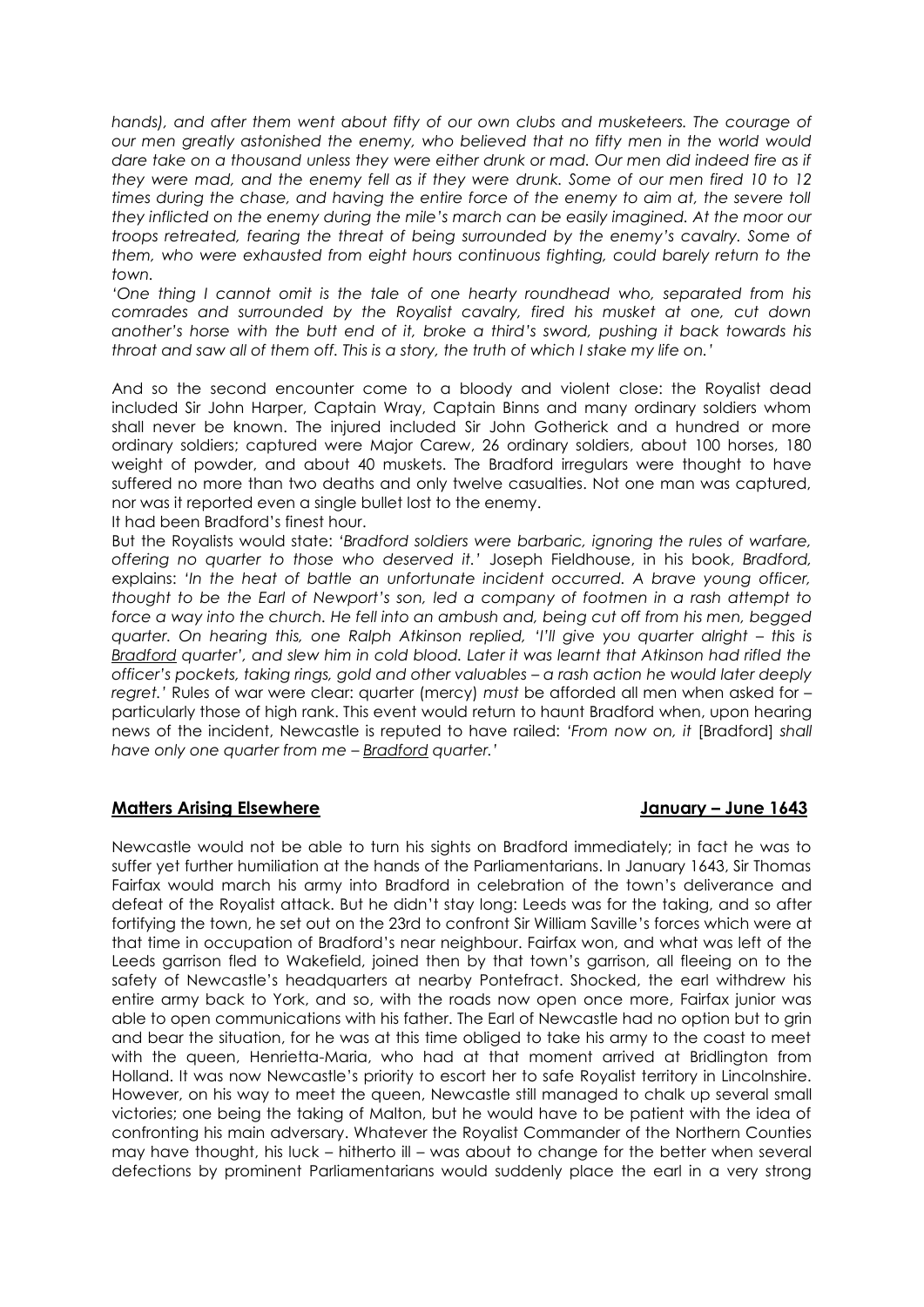position, one aspect of this allowing him to take out Scarborough before leaving to escort the queen to York. Meanwhile, in the West Riding, Fairfax's luck was changing for the worse: he had decided to take on Tadcaster yet never got there. A large part of Newcastle's army – now under the command of General George Goring – marched out of York to surprise the young commander, and did so at Seacroft Moor, giving his men a severe beating. Fairfax summed up the Battle of Seacroft Moor as *'the greatest loss we ever received'.* But he would get his revenge: father and son now came together, concentrating their troops into two main garrisons at Leeds and Bradford, and then combining forces they set out on 20th May to take the now strongly garrisoned Wakefield. This would prove a resounding victory for them as on their arrival it turned out the Royalist forces there had been enjoying certain festivities and most of the town was drunk and incapable of fighting. Colonel Goring was captured along with a record amount of prisoners and booty. The odds had once more been evened, but the situation between Fairfax and Newcastle could no longer be left unaddressed, and a personal confrontation between the two commanders could no longer be avoided. They would meet head-to-head, five weeks later, on the outskirts of Bradford.

# **The Whisket Hill Encounter and the Battle of Adwalton Moor June 30th 1643**

Newcastle once again retreated to York; his primary mission involving the queen still not over. On 4th June, he marched his army (among them the queen) from York to Pontefract. Once there a council of war was called, and it was decided that a strong escort would continue with the queen to Newark, but Newcastle would not be among them. His new task was to stay at Pontefract, and muster as many troops as he could in order to swell his army into an enormous juggernaut, since coming to the conclusion that Bradford was not only a troublesome nest of hornets, but also a key town that if taken would cut supply routes and hinder troop movements between Yorkshire and Lancashire, it urgently needed to be dealt with. Therefore an army of some 15,000 Foot and 4,000 Horse were mustered at Pontefract, some to remain there as a garrison, others to move on to garrison Wakefield, but the bulk – some 10,000 to 12,000 men, were to march forth to Bradford.

Meanwhile, in Bradford, news of Newcastle's march had reached the ears of Fairfax, who now decided the best course would be to ride out of the town and take on his opponent on more favourable ground. This meant taking the Wakefield Road and climbing the hill, not the present modern road, but the one which is now called Bowling Back Lane. Here his army's path to Whisket Hill is unclear, but they probably joined Ned Lane and moved on to Tyersal Gate, where they may have been met by Ferdinando, Lord Fairfax bringing his own army from Leeds. In his book *Bradford in History* Horace Hird states: *'It was apparently understood that the father from Leeds would meet the son from Bradford somewhere in the neighbourhood of Whisket Hill. The army from Leeds which was inferior in size of the Royalists would wish to keep well away from the Wakefield road which was the route taken by the enemy and consequently it would march over the ground which is now covered by the Corporation's Holme Wood Housing Estate. It could have been joined there by the younger Fairfax's forces from Bradford had the latter been able to adhere to the previously arranged time-table. In any case the neighbourhood of Whisket Hill was a suitable high point for a rendezvous.'*

Fairfax the Younger had planned to march at 4.00am that morning, but under the command of Major-General Gifford, three to four hours were lost in getting away, messing up the army's arrival times for equipment and supplies. This would certainly benefit the enemy's plans, and strong suspicion surrounded Gifford's motives: it would have been a treacherous act if he had purposely mismanaged the situation. Either way, the consequences were such that Newcastle was able to select the ground to suit his own advantage and to dispose his forces without hindrance. Together with his father's group, the Parliamentarian army under Thomas Fairfax numbered some 4,000 men. This was nowhere near as strong as Newcastle's army, but the element of surprise was with them since the approach to Whisket Hill took them through a dip in the valley near Holme village. This area cannot be seen from the ridge above, and at this point Fairfax's men would have been almost invisible. Once they had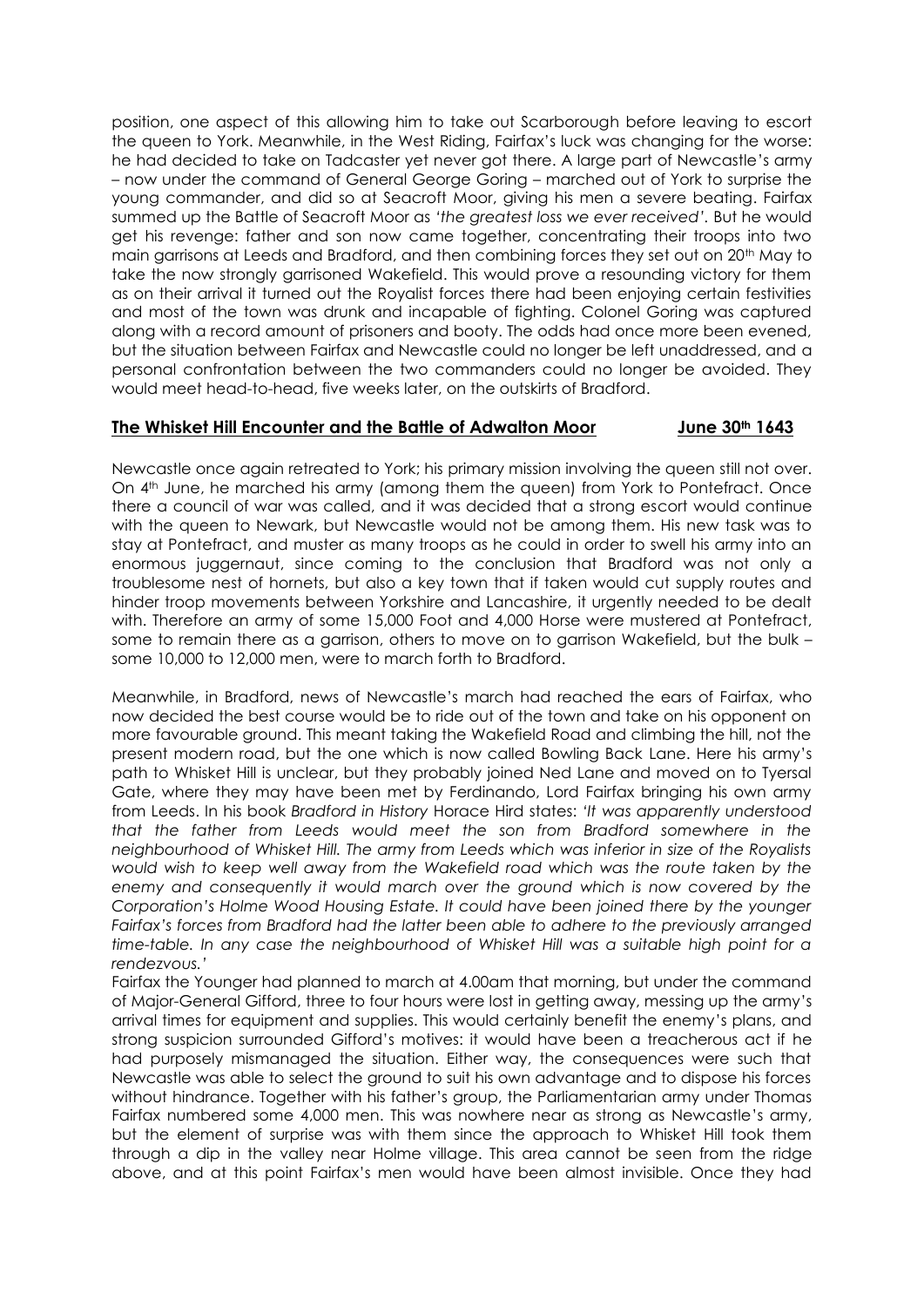passed Raikes Farm, a swift climb up the hillside meant they suddenly appeared at the top of Whisket Hill, and, with the high ground reached, Fairfax found a Royalist van awaiting him. Fairfax's men plunged straight into the enemy, after a short time beating them back to their main army at Adwalton, just one mile away. Newcastle, now with his army in full battle position, would have scrutinised the approaching Parliamentarians, noting that Ferdinando, Lord Fairfax was commanding the middle ground of about 1500 men; his son Thomas commanding the right wing of 100 men and 5 troops of Horse, and the left wing the same number under Major-General Gifford.

Let Thomas Fairfax describe the engagement: *'We advanced through the enclosed grounds, till we came to the moor, beating the foot that lay in them, to their main body. Ten or twelve troops of Horse charged us in the right wing; we kept the enclosures, placing our musketeers in the hedge next the moor; which was a good advantage to us who had so few Horse. There was a gate, or open place to the moor, where five or six might enter abreast. Here they strive to enter, we to defend it; but after some dispute those who entered the pass found sharp entertainment and those who were not yet entered, as hot a welcome from the musketeers that flanked them in the hedges. They were all, in the end, forced to retreat, with the loss of Colonel Howard, who commanded them. Our left wing was at the same time engaged with the enemy's Foot, and had gained ground on them. The Horse came down again, and charged us, they being about thirteen or fourteen troops. We defended ourselves as before, but with more difficulty; many having got in among us were beaten off with some loss. Colonel Hearne, who commanded that party, was slain. We pursued them to their cannon. This charge, and the resolution our men showed in the left wing, made the enemy think of retreating. Orders were given for it, and some marched off the field. Whilst they were in this wavering condition, one Colonel Skirton desired his general to let him charge with a stand of pikes, with which he broke in upon our men, and not being relieved by our reserves, which were commanded by some ill affected officers, chiefly Major-General Gifford, who did not his part as he should have done, our men lost ground; which the enemy seeing, pursued their advantage by bringing on fresh troops. Ours being herewith discouraged, began to flee, and so were soon routed. The Horse also charged us again. We not knowing what was doing in the left wing, our men maintained their ground, till a command for us to retreat, having scarce anyway now to do it, the enemy being almost*  round about us, and our way to Bradford cut off. But there was a lane in the field we were in *which led to Halifax, which as a happy providence, brought us off, without any great loss, save of Captain Talbot, and twelve more that were slain in this last encounter. Of those who fled there were about 60 killed, and 300 taken prisoner'.* 

## **The Final Siege of Bradford –'Oh! That Dreadful night!' July 1st 1643**

Sir Thomas Fairfax escaped to fight another day, travelling a circuitous route to Bradford via Birstall, Bailiff Bridge and Halifax. His father, along with his own men, had a more difficult time but eventually they reached the safety of Leeds, from where they had set out that morning. Meanwhile, Newcastle began his march on Bradford. He later wrote: *'So we pursued them, killing and taking them to Bradford Town End, which was more than two mile*, *in which chase was slain about 500 of the enemy's army, and about 1400 taken prisoners, amongst them many officers.'*

Newcastle lost no time making his way to Bolling Hall, the home of Richard Tempest, which he made his headquarters, and from which he would lead the attack on Bradford. Fairfax entered Bradford at the same time, there to find stragglers from the battlefield who had already told tell their tale of woe, filling the inhabitants with dismay. There was little he and the community could do except put their defences in order and once more drape the Parish Church tower with wool sacks. After this, all the townsfolk could do was gaze up at the awesome army looking down on them – and wait.

Joseph Lister takes up the sad tale: *'. . . our troubles begin again; fresh storms arise, and clouds of sorrow gather blackness over our heads, threatening us with great distresses, if possible, than heretofore; for the Earl of Newcastle marched a most formidable army*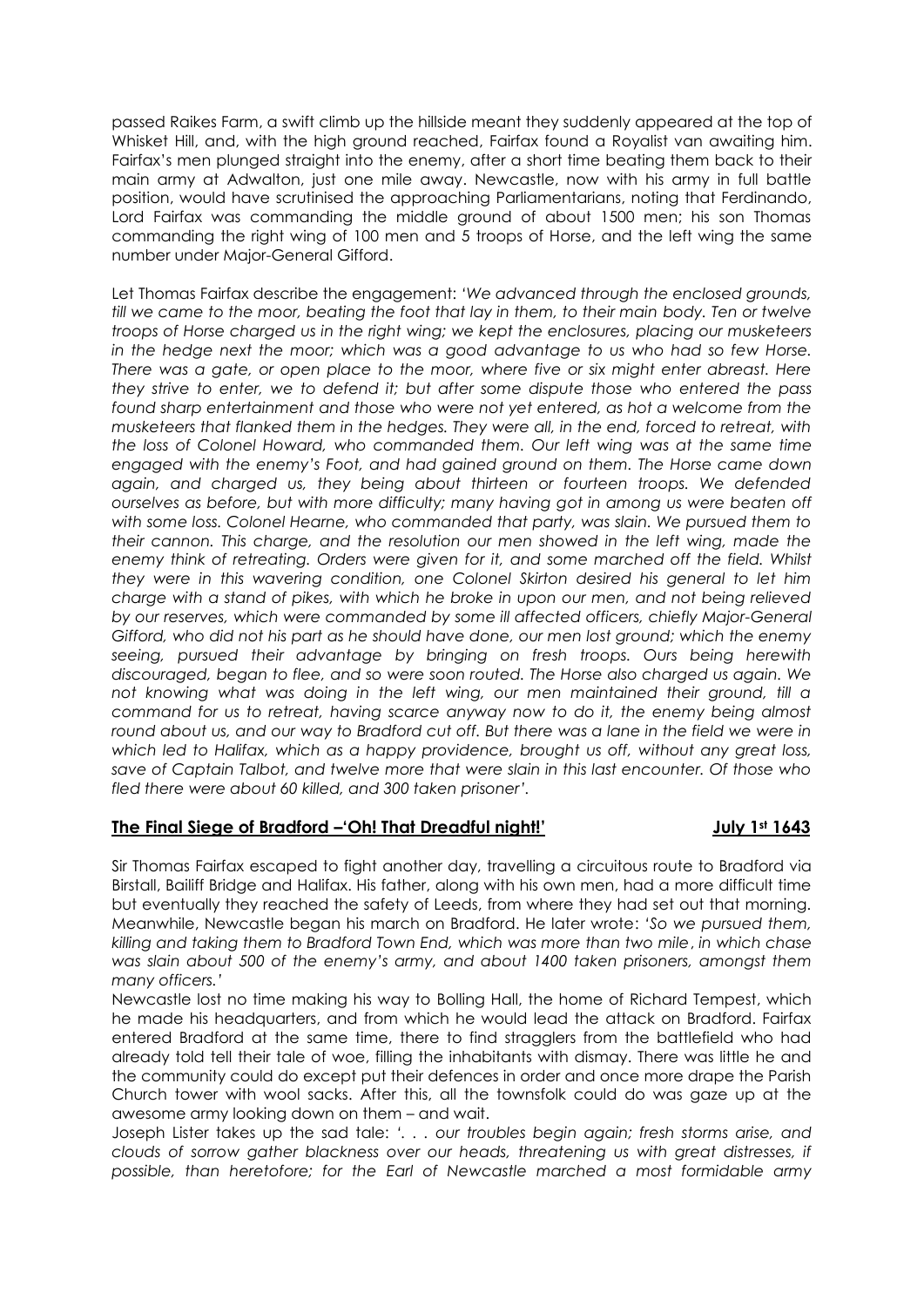*towards us . . . he comes forward to a place convenient for his purpose, where he directly*  points his cannon upon the town, but more especially against the church and steeple, as if *he was determined to revenge himself of that place whence he had of late met with such severe treatment.'*

The morning of July 1st began with a bombardment of the town, the Royalists paying particular attention to the church (as Lister had foretold) knocking out the drakes that had been placed there, and bringing down – amid loud cheers – the woolsacks. Yet Newcastle now offered to negotiate a peace settlement and this was gladly accepted by Fairfax. However, this might not have been quite the gesture it seemed: during the truce – which was strangely drawn out without rush – the Royalists had time to move their cannon to Goodman's End and completely surround the town with their men. Fairfax wrote: *'. . . two captains were sent to treat with him* [Newcastle] *and a cessation* [took place] *during the time. But he continued working still, and contrary to agreement; whereupon, I sent for the commissioners again (suspecting a design of something against us) but he returned them not until 11 at night, and then with a slight answer, and while they were delivering it to us, we heard a great shooting of cannon and musket . . . here was very hot service but at length they retreated . . . after this we had not above one barrel of powder and no match.'*

Lister wrote of the day thus: *'But on the Lord's day morning, they beat a drum for a parley, and all that day (during the time of the parley) they spent in removing their great guns just against the heart of the town; so that no way was left for any escape. There were but few men in the town, and most of their arms and ammunition were lost at Adwalton; they had no match, but what was made of twisted cords dipped in oil. About the going down of the sun, the parley broke up, and off went their murderous guns before the inhabitants knew, and at the first shot they killed three men sitting on a bench. All that night it was almost as light as day, with the continual firing.* 

*'Oh! That dreadful and never-to-be-forgotten night, which was mostly spent in firing those dreadful engines upon us, as that the blaze issuing there from appeared like lightening from heaven. What a night in which Bradford was taken! What weeping and ringing of hands! None expected to live longer than till the enemy came in; the Earl of Newcastle having charged his men to kill all, man, woman, and child in the town, and to give the Bradford quarter, for the brave Earl of Newport's sake . . .'*

At dead of night, Fairfax called a council of war. With only one barrel of gunpowder left, and not a single match in the town, it was decided to abandon Bradford in order to get as many of his bedraggled troops as possible away to the safety of Leeds. Bradford was to be left to its fate. At dawn the next day (2 July) the breakout attempt began. Fairfax led a charge of twelve horsemen against three hundred Cavaliers, and succeeded in getting through with two of them. The rest, including Lady Fairfax, who was riding behind one of the officers, were captured. A similar disaster befell the foot soldiers, of whom only about eight broke through the cordon. Fairfax described it thus: *'Before I had gone 40 paces (the day beginning to break) I saw them upon the hill being about 300 Horse. I with some twelve more charged them. Sir Henry Foulis, Major-General Gyffard, and myself with three more broke through. Captain Mud was slain; and the rest of the Horse being close by, the enemy fell upon them, and soon routed them, taking most of them prisoners; among them my wife was . . . I saw this disaster, but could give no relief; for I was got through, I was in the enemy's rear, alone, for those who had also charged through went on to Leeds, thinking I had done so too . . . there was no more in my power to do.'*

However, a touch of gallantry would now be provided by the Earl of Newcastle of whom upon hearing of Lady Fairfax's capture, dispatched his personal coach to where she was being held at Barker End, with orders for her to be escorted to her husband – and with a full guard to ensure her safe conduct.

Yet back to that *'dreadful'* night. Whilst the population of Bradford ran the gauntlet of the bombardments and shootings, Newcastle issued orders that come dawn the army was to march on a thoroughly battered and defenceless people, slicing them down as they went: